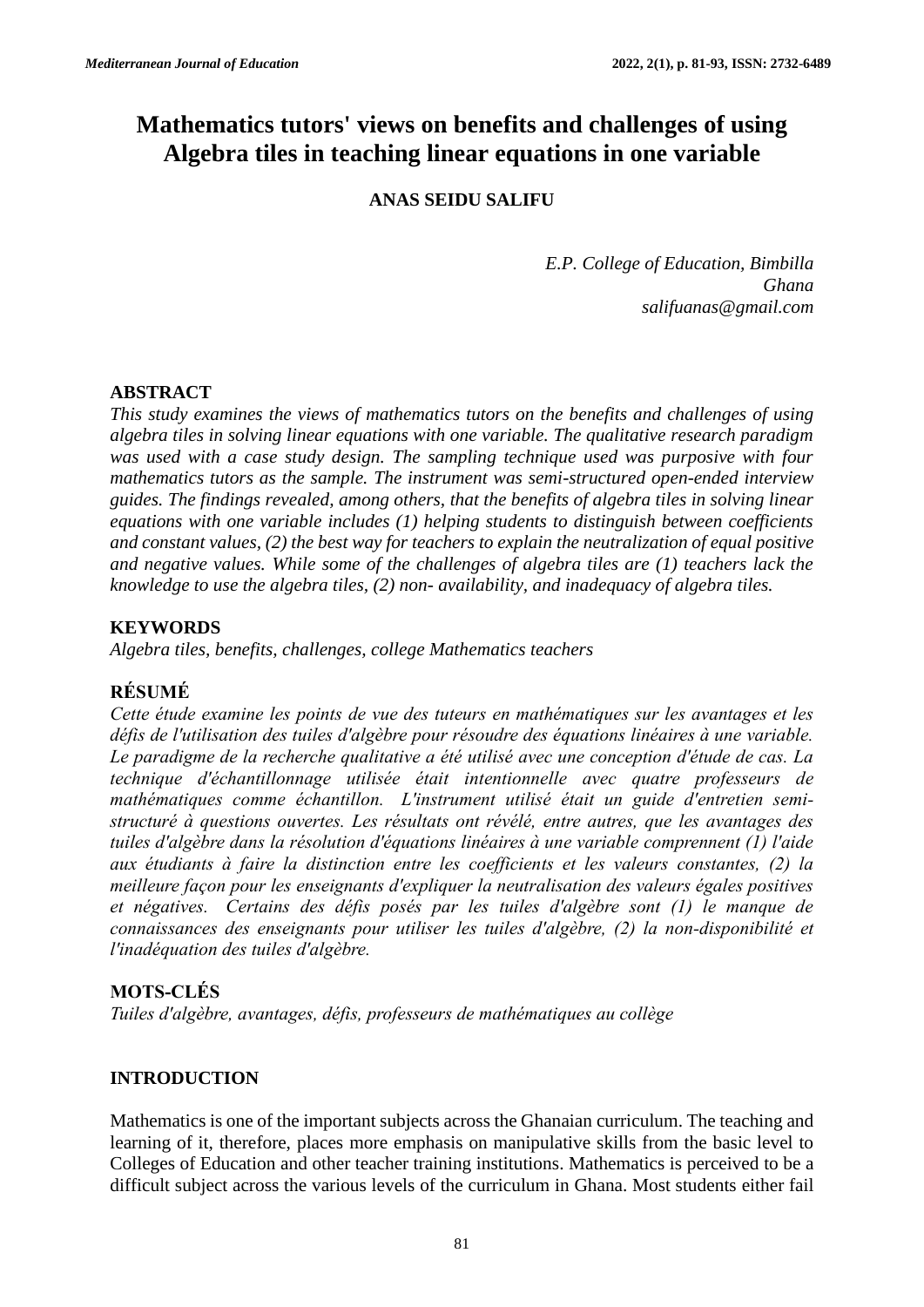or score lower grades in mathematics especially at the end of their senior high schooling schedule. And that often becomes an obstacle for students to gain admission into higher institutions because of their inability to meet the minimum requirements in mathematics to progress (Ghana Education Service, 2016).

Manipulative material is seen by the Curriculum Research and Development Division (CRDD) of Ghana and National Council for Curriculum and Assessment (NaCCA) as important material or tool for teaching and learning of mathematics at all levels of education. The Ministry of Education, Transforming Teacher Education and Learning (T-TEL), and NaCCA have made it clear to all Ghanaian Basic School Teachers that they are required to include manipulative materials in preparing their lesson notes and using them for teaching (Ministry of Education, 2020). Since manipulative materials enhance understanding of concepts in mathematics during teaching and learning, the Government of Ghana in 2018 secured funding, through T-TEL Challenge Fund, for Colleges of Education to equip their resource centers with manipulatives, and to enhance teaching and learning in the Colleges. The intention of the fund is also to make these manipulatives available as a form of support to the various basic schools under various Districts, Municipalities, and Metropolis. Some Colleges also train their preservice teachers to make or construct manipulatives for their on-campus teaching practice every year, and this automatically leads to the students submitting their project work with manipulatives used during their intervention with their pupils during the off-campus teaching practice for marks.

#### **LITERATURE REVIEW**

According to Mohd and Mohd (2010), manipulative materials can be described as small, usually, very ordinary objects that can be touched, manipulated and moved by pupils to introduce a concept or reinforce a mathematical concept during teaching. Again, Van de Walle, Karp and Bay Williams (2013, p. 24) also see manipulative material to be: "*Any object, picture, or drawing that represents a concept or onto which the relationship for that concept can be imposed. Manipulative materials are objects that pupils and teachers can use to illustrate and discover mathematical concepts, whether made specifically for mathematics (e.g., connecting cubes) or for other purposes (e.g., buttons)*".

Manipulatives are so significant that they make the teaching of mathematics easier and interesting to students and improve students' understanding of mathematical concepts and abstract ideas. Also, manipulatives enhance pupil-centered learning which improves their level of recall of previous lessons learned with ease. Manipulative is so relevant in the sense that, it introduces diversity to class activities and helps capture the students' interest which invariably increases student motivation (Cooper, 2012). Manipulative material assists in multi representational of concepts that build on students' innate of physical objects, which serves as a better foundation for abstract representations of algebraic expressions and equations in the future (Florence, 2012). Irrespective of student level, manipulatives can be used by low, average, and high achievers in class which will aid understanding of the concept. It can also engage students in the classroom for a longer period thus assisting them to concentrate on a task. Brooke (2014) study reveals that manipulatives are interactive and adaptable for teachers to use to assist students in various academic abilities. According to McIntosh (2012), "It is clear that even with minimal exposure, students of all intelligence levels can benefit greatly from the use of manipulative materials" (p. 6).

Padmore (2017) examines the use of manipulative materials in teaching Mathematics among Junior High School Teachers in the Wa Municipality of Ghana with a sample of 94 teachers and 10 head teachers. His conclusions on the benefits of manipulative use were as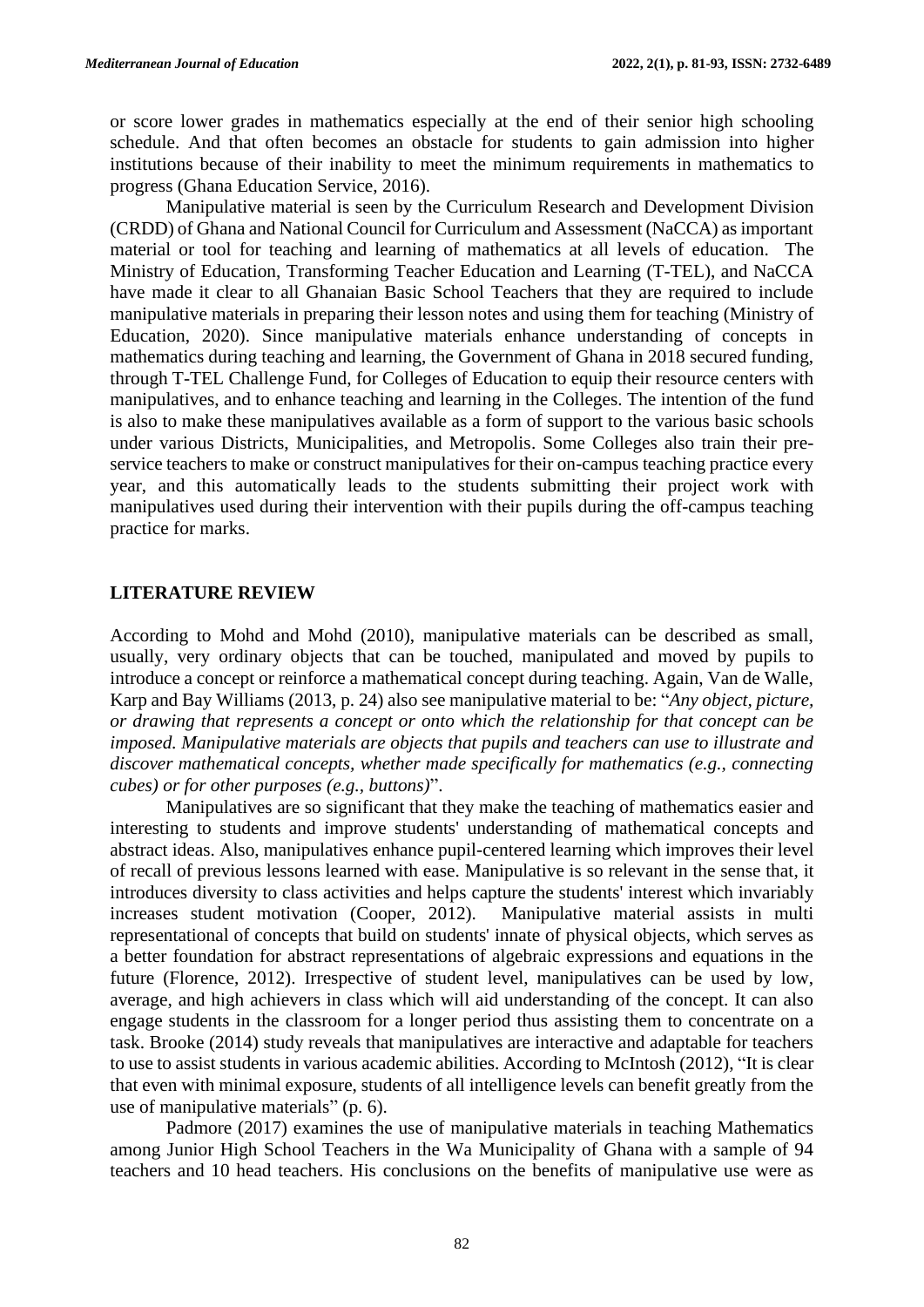follows; (1) manipulative materials improve pupils understanding and help them to construct their own knowledge of the subject easily (2) it saves a lot of time and allows teachers to cover more topics easily, motivates pupils and helps bring on board their needs to be met (3) help pupils not to shy away from mathematics but are able to relate the real-world situation to mathematical symbolism. (4) Allowing pupils to work cooperatively in solving problems, mathematics ideas and concepts and (5) make mathematics fun and easy for teachers to introduce concepts. Also, his study results on challenges of manipulative use as; (1) inadequate supply of manipulative materials to teachers (2) lack of continuous professional training on manipulative use (3) inadequate user guide for teachers on the use of manipulative materials (4) High cost in preparing and purchasing manipulative materials. (5) too much workload on teachers and (6) large class size affects the use of manipulative materials in teaching mathematics.

Boakye (2018) explored the use of mathematics manipulatives in teaching three upper public primary schools. The study used nine (9) mathematics teachers and two hundred (200) pupils as the sample. Structured questionnaires were the main instrument used to collect the data. The results of the study revealed that the use of manipulatives yielded positive results by helping teachers to clarify mathematical concepts, makes mathematics teaching very interesting and practical for the pupils. His study also reported that manipulatives help pupils to increase their performance in solving mathematical problems. Furthermore, his study indicates some challenges associated with teachers use manipulatives as; inadequacy of several manipulatives made specifically for mathematics, and difficulty in preparing or finding the right type of manipulatives to match some complex topics. According to Boakye's study, the rest of the challenges are; the use of over-complex manipulatives waste instructional time, and large class sizes making distribution and control of the use of some manipulatives difficult.

Algebra tiles are 2-dimensional rectangular shapes that are used to represent constants values and variables in mathematics. Algebra tiles use colors like yellow, blue, and green for the positive tiles, while only red represent negative tiles. Amidu, Salifu and Nyarko (2020) stated that "Algebra Tiles are a versatile manipulative that can be used by students to represent algebraic concepts beginning with integer arithmetic, continuing with activities involving linear expressions and equations, and ending with factoring and equation-solving for quadratics" p.27. The idea of the use of Algebra tiles is found in Bruner (1960), when he and his colleague Dienes wanted to teach the identity  $(x + 1)^2 = x^2 + 2x + 1$ . Algebra tiles consist of a small square, an oblong rectangular strip, and a larger square (Figure 1).

#### **FIGURE 1**



*Algebra tiles unit (Picciotto & Wah, 1993)*

## *Example of using Algebra tile approach to solve a linear equation in one variable is shown below*

Example : Solve  $3x+2 = 2x+6$ *Step 1*

Represent 3x as 3 rectangles and 2 as 2 smaller squares as seen in the left- hand side, also represent 2x as 2 rectangles and 6 as 6 smaller squares as seen in the right- hand side.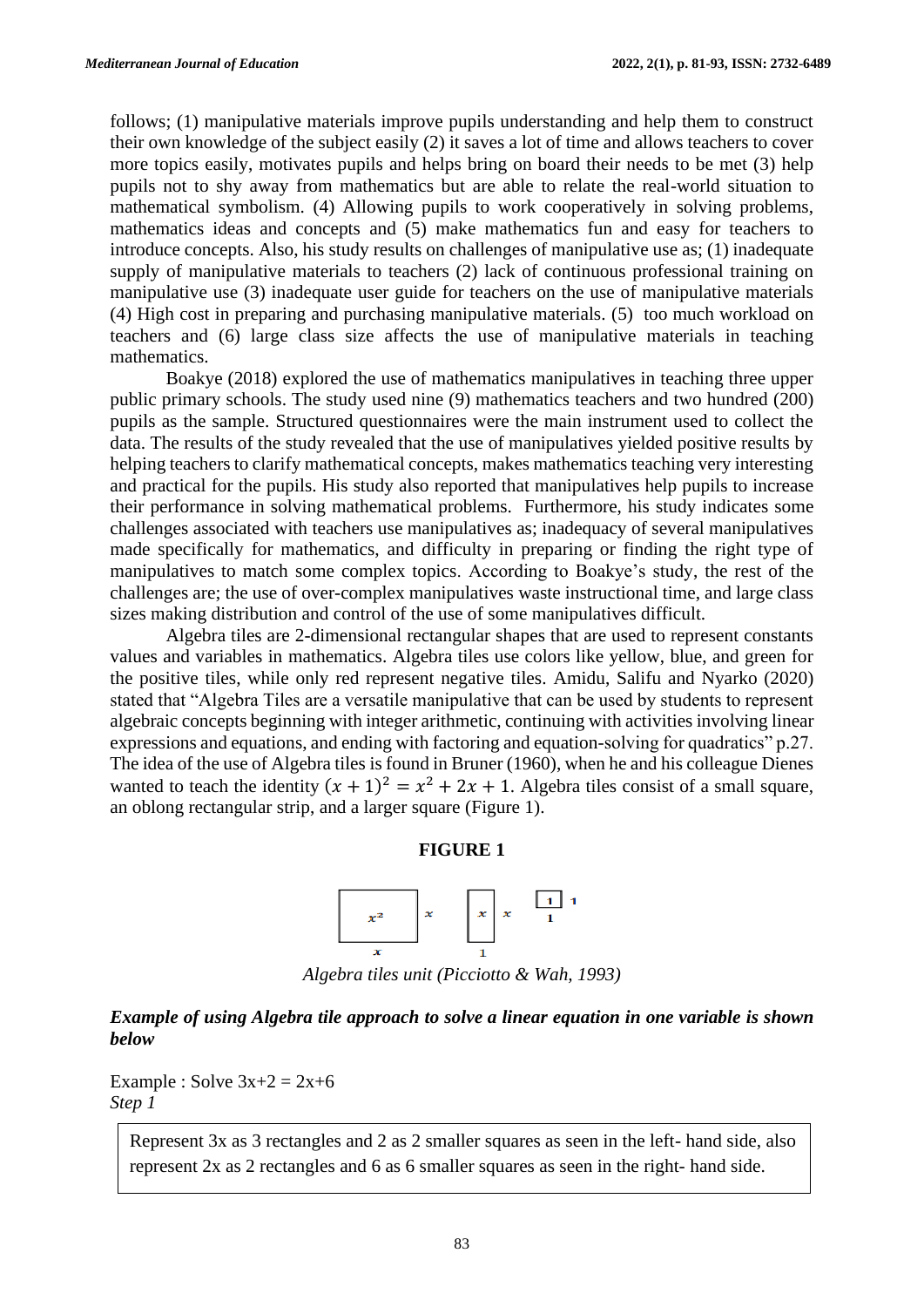

## *Step 2*

Take away 2 smaller squares from both sides, and the remaining is 3x on the left-hand side and 2x and 4 smaller squares on the right.



|  |  | ن ک |
|--|--|-----|
|  |  |     |

*Step 3*

Take away 2 rectangles from both sides, and the remaining is x rectangle on the left-hand side and 4 smaller squares on the right. Therefore  $x=4$ 



Benefits of using Algebra Tiles to solve linear equations in one variable are as follows:

- Algebra tiles assists learners to make sense of mathematical problems and also enables students to explore algebraic expressions in a visual and hands-on way (Saraswati, Putri, & Somakim, 2016).
- The manipulation of the Algebra tiles can help students study the rules of algebra from their own experiences (Okpube, 2016).
- With the use of Algebra tiles, students are able to distinguish between expressions such as "2x" and "2+x" which normally confuses many students (Picciotto & Wah, 1993).
- Algebra tiles are best used to neutralized equal positive and negative values (Sibbald, 2009).
- According to Chappell and Strutchens (2001), students can use varied pairs of zero while simplifying algebraic expressions and produce several expressions without varying their values. Also, they asserted that students generally tend to use symbols such as "x" and "y" to represent variables because of the common usage of these symbols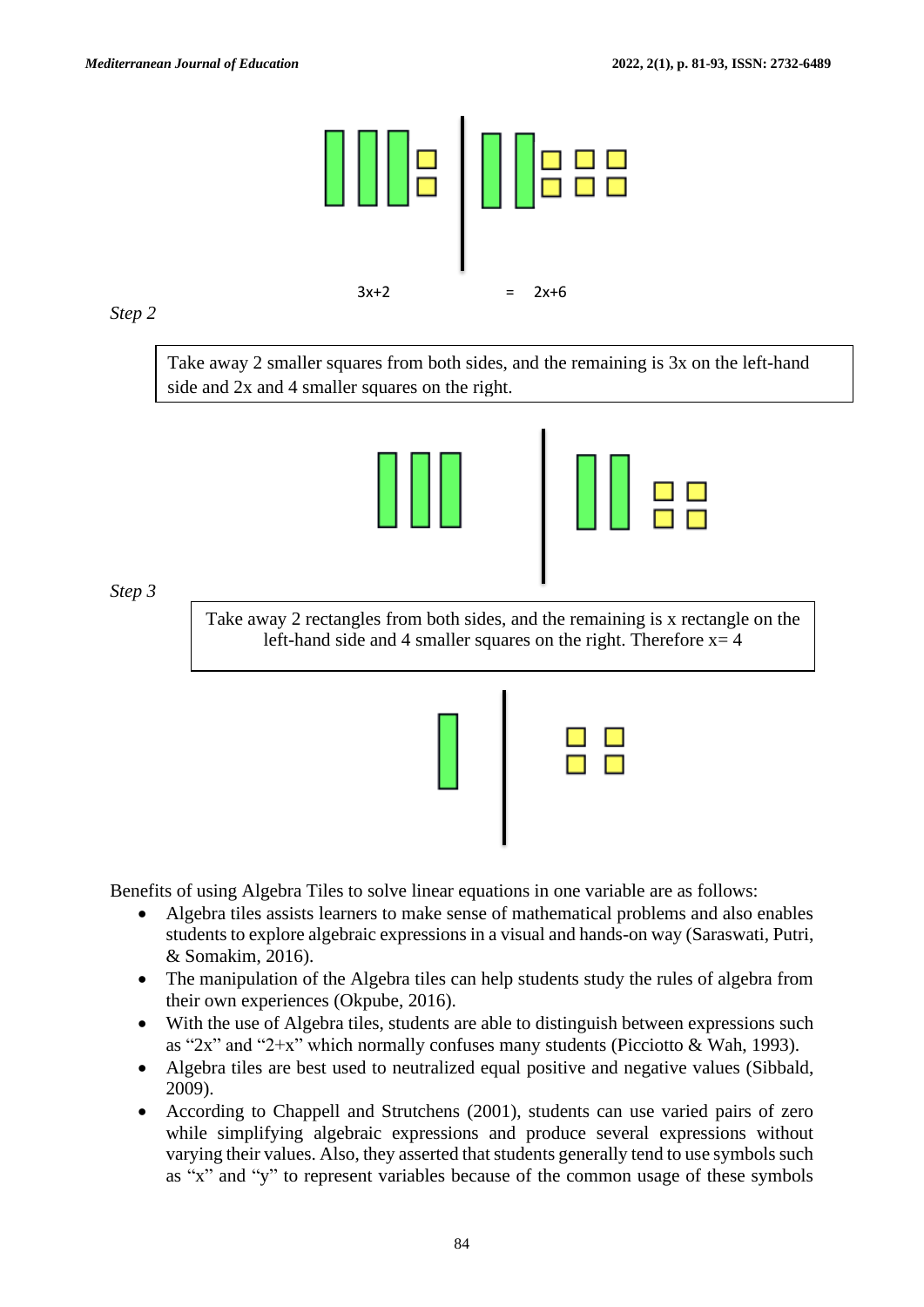and forget that different symbols can also be used. Algebra tiles enables learners to understand the arbitrary nature of the variable concept.

Challenges of using Algebra tiles to solve linear equations in one variable are as follows: Smith (2017) and Magruder's (2012) enumerate the following challenges associated with using Algebra tiles to Solve Linear Equations in One Variable.

- Smith (2017) states that Polynomials that exceeds first and second degree cannot be modeled with algebra tiles, besides modeling complicated examples with algebra tiles is difficult. Hence using the symbolic form for complicated examples is encouraged.
- Algebra tiles cannot denote fractions hence it is difficult to carry out the division of equations by using algebra tiles (Magruder, 2012). Furthermore, in modeling algebraic expressions with algebra tiles, one color of the rectangle algebra tile represents –x but the area cannot have a negative value in reality.

Amidu et al. (2020) revealed that there was statistically significant difference in achievement that favored the experimental group in the pre and post-test analysis. The study also indicated that the students had fun and enjoyed the usage of the algebra tiles. Furthermore, the study reported that algebra tiles helped students in understanding the concepts of algebra easily, hence they were ready to use it during on and off campus teaching practices.

Çaylan (2018) examined the effects of using algebra tiles on sixth grade students' algebra achievement, algebraic thinking and views about using algebra tiles. They employed a pretest-posttest control group design with 40 students from the sixth grade. The findings were that the algebra tiles helped the sixth-grade students to participate in the lessons actively and promoted meaningful understanding of the concepts better. The study also revealed that the participants enjoyed the lesson because they learned concepts faster and remembered concepts easily during the use of algebra tiles. The sixth-grade students also indicated that they can make a transition between concrete and symbolic representations of the concepts, explore algebraic expressions in a visual and hands-on way and learn the rules from their own experiences by the use of algebra tiles. Finally, the participants indicated that algebra tiles assisted them in avoiding mistakes and erase their confusion between expressions, and that modelling with algebra tiles enhances students' visualization skills and promotes conceptual understanding.

# **THEORETICAL BACKGROUND TO THIS STUDY**

In the Mathematics curriculum, there exists three kinds of manipulatives, namely, concrete models, pictorial models, and symbolic models, which are used as teaching aids. The idea and use of concrete models in the teaching and learning of Mathematics has a long history that traces its source to learning theorists, Piaget and Bruner. This study is grounded in Piaget and Bruner theorems. Piaget (1964) introduced an extensive cognitive improvement theory that covers individual growth from birth to adolescence (Fennema, 1972). Applying Piaget's theory in instruction demonstrates that there should be both concrete and symbolic models in learning surroundings for children at several developmental stages. According to Piaget, children should not be restricted or play passive roles but should be allowed to interact with peers, teachers, and objects in the teaching process, which will enhance their cognitive growth. Likewise, Bruner (1961) indicated that children acquire information in three different ways. They are enactive (concrete), iconic (pictorial) and symbolic (abstract). In the enactive stage, knowledge is acquired by children via interacting with objects and concrete experiences. In the iconic stage, pictorial representations gain importance. In the symbolic stage, children get information by using symbols (Erden & Akman, 1991). Language and symbols are relevant at this stage. To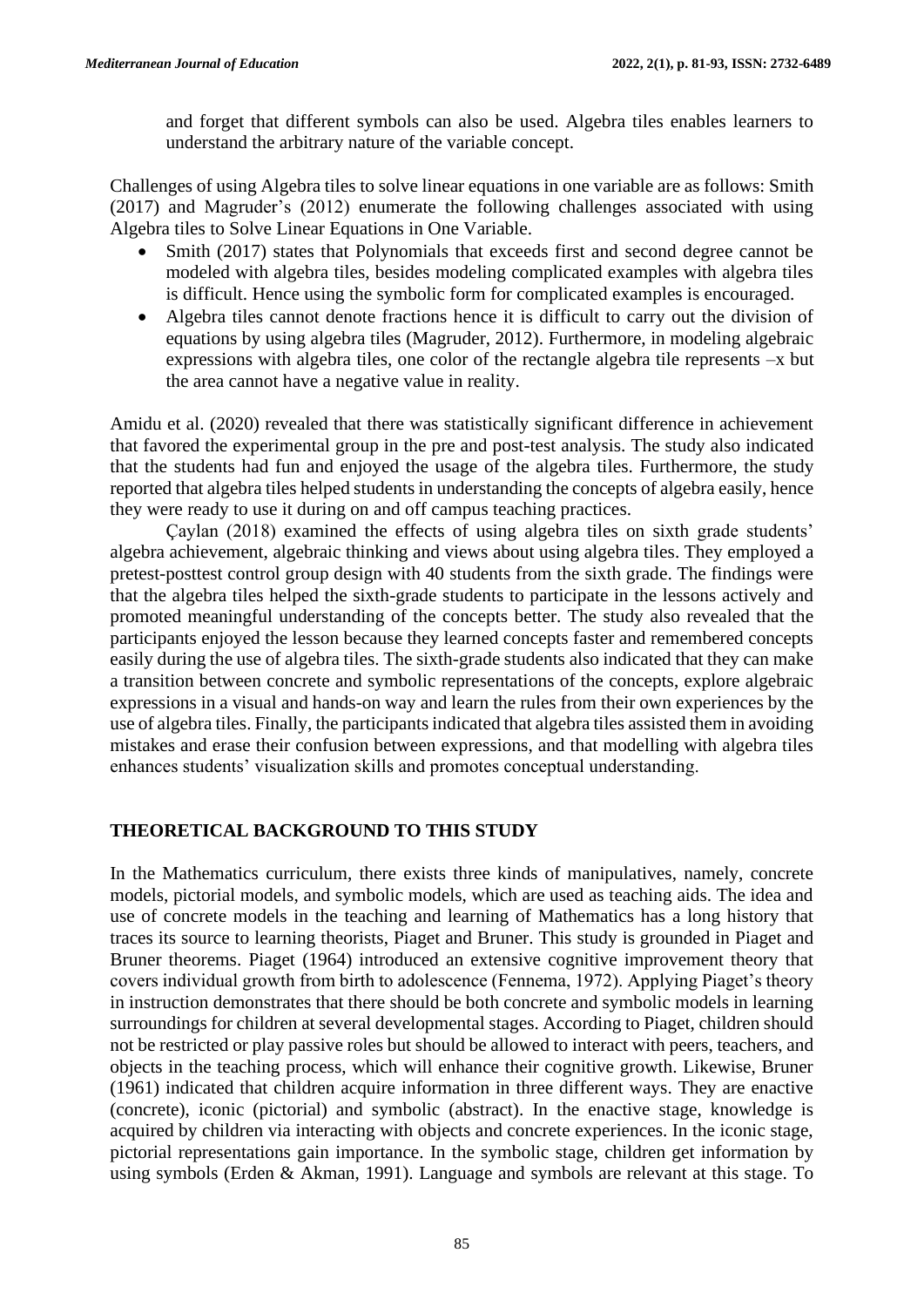support Piaget, Bruner indicated that children's use of pictures or symbols help them to gather information only after they have experienced concrete models (McBride & Lamb, 1986). Also, (Fennema, 1972) asserted that if concrete manipulatives are introduced to students before symbolic instruction, students can apply their knowledge to new cases and comprehend abstract issues of Mathematics easily. Students can easily compose relationships between the real-world and the abstract world of Mathematics through the use of concrete models.

Hall (1998) opined that concrete materials can be helpful to the classroom teacher because they can assist the teacher in explaining operations or concepts more easily than through symbols. This will invariably help students comprehend what they have been taught. Reys (1971) also advocated the wholesale use of manipulatives because they diversify educational activities, provide practice in problem-solving, enable abstract issues to be presented concretely, enable students to participate actively, cater for individual differences, and enhance the motivation for all Mathematics topics. Similarly, Fennema (1973) argued that manipulatives increase students' motivation, arouse students' interest, and enable them to conjecture what new concepts they should learn.

### *Statement of the problem*

Manipulatives are essential instructional tools for teaching and learning mathematics at all levels of education. With the abundant benefits of manipulatives, most teachers are still not using manipulatives in teaching mathematical concepts due to several reasons, because some of them are not sure at what stage they need to use them. Manipulatives can be used in classrooms to explain abstract concepts. Manipulatives can serve several different purposes: to introduce and develop new concepts, to present a particular problem, present abstract terms, and to be used as a problem-solving tool. Teachers have different opinions about integrating manipulative in teaching mathematics because some teachers say that it does not enhance lesson delivery in schools but others disagree with that assertion. This debate of either integrating manipulative or not is a continuous process that is worth investigating to contribute to academic knowledge. As such, there is no known research that sort to investigate the views of College Mathematics Teachers on the use of algebra tiles in teaching linear equations in one variable in Colleges of Education in Ghana. Therefore, this study examines Mathematics Tutors' Views on Benefits and Challenges of Using Algebra Tiles in teaching linear equations in one variable at Evangelical Presbyterian (E. P.) College of Education, Bimbilla, Ghana.

## *Significance of the study*

While there is an improved pedagogy in Colleges of Education in Ghana (T-TEL, 2019), Ministry of Education (2019) is still worried about the existing gap between curriculum reforms and teachers' low usage of manipulatives in classroom. It is against this backdrop of the existence discrepancies between the curricula prescriptions and curricula realities, that this study sought to explore by narrowing the gap in the literature on teachers' views on the benefits and challenges of Algebra Tiles manipulative usage in Ghana. This study will also serve as a baseline document for future studies in teachers' views on the benefits and challenges of Algebra Tiles in teaching linear equations in one variable in Ghana.

## *Purpose of the study*

The purpose of this study is to examine mathematics tutors' views on the benefits and challenges of using Algebra Tiles in solving linear equations with one variable in E.P. College of Education, Bimbilla.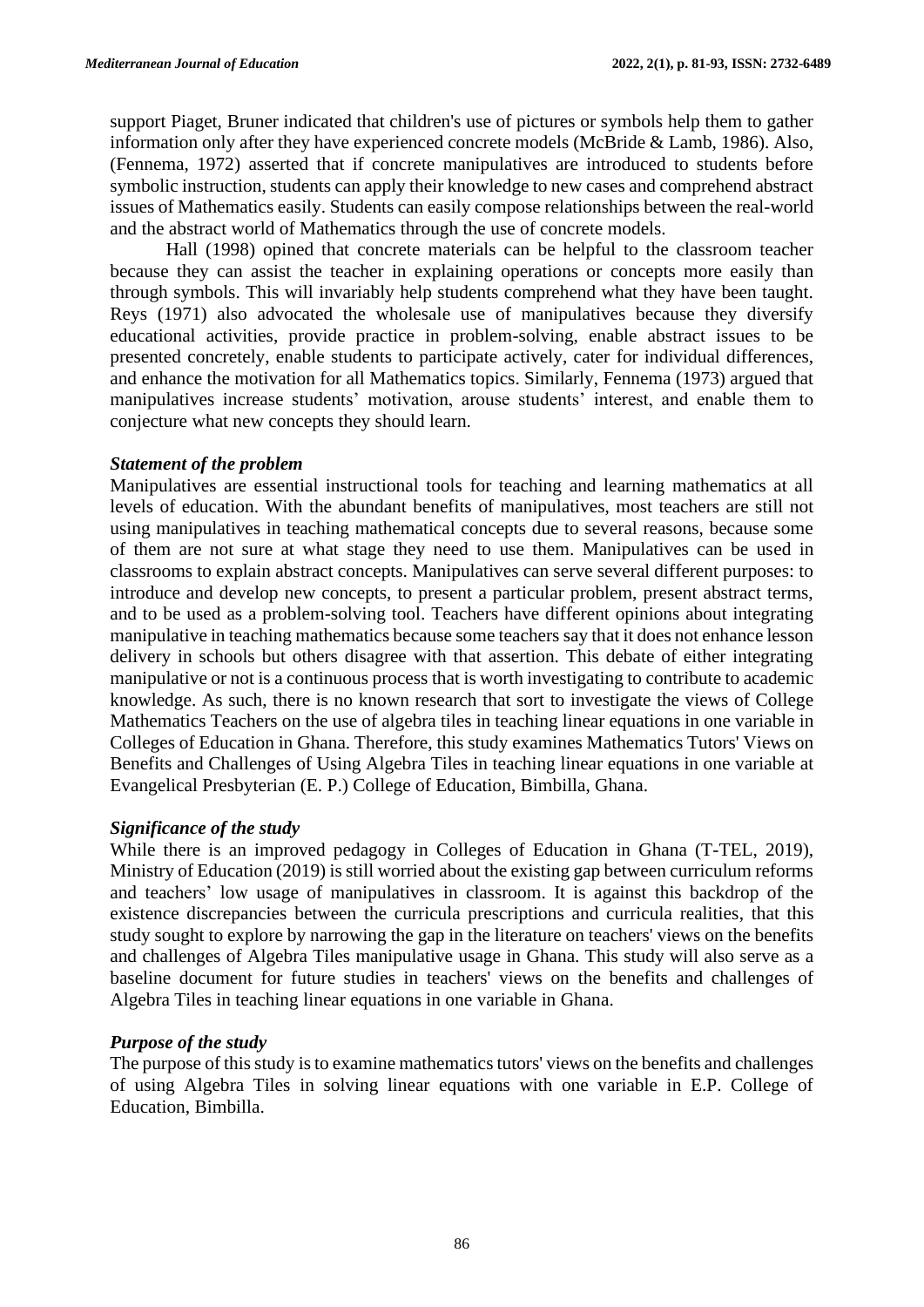#### *Research questions*

- 1. What are the views of Tutors of Mathematics in E. P. College of Education, Bimbilla on the benefits associated with Algebra Tiles manipulative use in solving linear equations with one variable?
- 2. What are the views of Mathematics Tutors in E. P. College of Education, Bimbilla on the challenges associated with Algebra Tiles manipulative use in solving linear equations with one variable?

## **METHODOLOGY**

The qualitative research paradigm approach was used with semi-structured open-ended interviews. This was done with case study design, specifically in an instrumental case. The instrumental case provides insight or an in-depth understanding of the issue. The population for the study was all Mathematics Tutors of E.P. College of Education, Bimbilla in the Northern Region of Ghana. The sample for the study was 4 Tutors of Mathematics in the College, selected based on their knowledge and many years of experience in teaching Mathematics at the College in using the manipulatives. The sampling techniques used in this study were purposive and concept or theory-based. Concept or theory-based procedure was used because the participants selected for the study had rich information and are experienced in the teaching of mathematics. Purposive was also adopted because the researcher actually targeted mathematics college tutors. The instrument used in this study was a semi-structured open-ended interview developed by the researcher to collect data on the benefits and challenges of algebra tiles. The semi-structured open-ended interview was designed taking into consideration the objectives of the study. A pilot study was conducted in Bimbilla to 3 Basic School Teachers. The pilot study was done to identify possible challenges for rectification before the main study. Fortunately, no challenges were found in the pilot study, hence no revision was done.

In addressing ethical issues, consent of the Mathematics Tutors was sought through personal contact, and an assurance was given that the mathematics tutors could withdraw from the study at a time they felt uncomfortable to continue. Dates and specific times were agreed for the interviews based on the convenience and availability of each mathematics tutor. The researcher was open and honest with participants by disclosing the purpose of the research to participants. The researcher arranged an interview session with Tutors of Mathematics in the College through one-on-one interview in the tutors' homes from July 1 to 17, 2020 due to the COVID - 19 pandemic after observing their lessons earlier. The researcher role was a complete insider because the researcher is a member of the mathematics department of the College.

To ensure the validity and reliability of the semi-structured interview guide were given to experts in mathematics education for their assessment and comments on the items in the scope of clarity, ambiguity, relevance, and generality. The researcher further ensured ethical measures during the data collection process such as confidentiality, anonymity, and voluntary participation were all held in high esteem. The researcher ensured that the process of data collection was engaging in a genuine and natural environment. In the semi-structured openended interview, the participants were asked the same questions but in a different order. Data collection methods that were used to increase validity are a combination of participants' verbatim accounts and participant review. The researcher asked participants to review the researcher's synthesis of the interviews with participants for accuracy of representation. The participants were made to read the transcribed conversation to verify whether the data captured accurately reflected their actual position or ideas. During the interviews, audio recordings were done to serve as verbatim accounts of what transpires in the interview session material for reliability checks. Immediately following the interview, the researcher manually transcribed the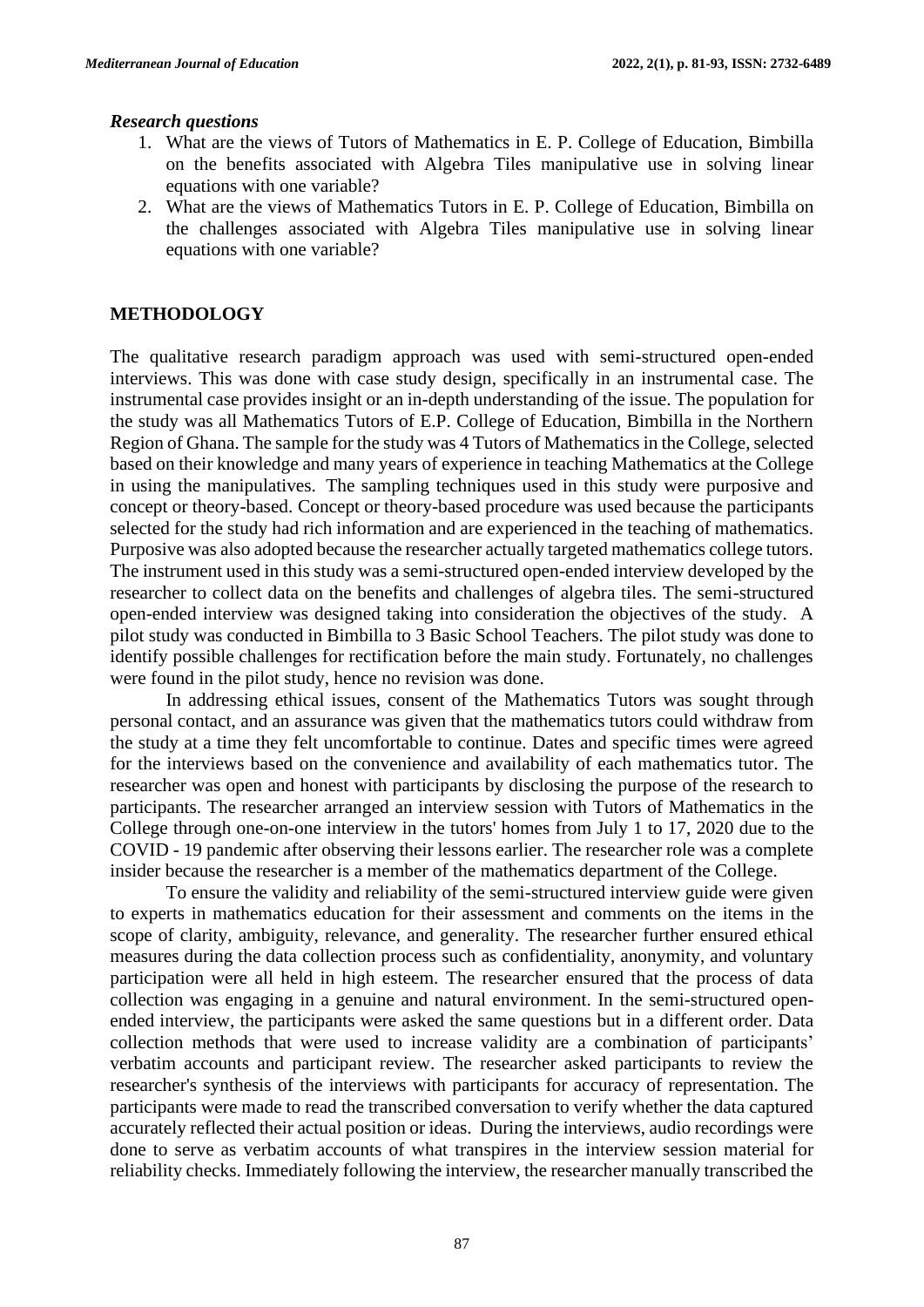audio recordings by typing in text. This was done to remove all overlapping statements and assisted in obtaining verbatim accounts from the participants.

The responses were coded, described, and categorized according to similar patterns based on the themes of the study. Also, connections and interrelations were found in the data which facilitated the narrative discussions which corroborate the themes of the study. The verbatim presentation was done in the sense that it captured the date, and informant identity or code to ensure anonymity. The thematic analysis procedure was adopted to analyze the semistructured open-ended interview data. The researcher first transcribed and grouped all the semistructured open-ended interview responses into appropriate themes that match the objectives of the study. The responses were grouped and paraphrase by considering the patterns and relationships. Some responses were also written verbatim to support the themes.

#### **RESULTS**

The results of the study were presented and discussed according to the research questions posed in this study. The findings are also compared with existing literature through discussions. Research Question 1 sought to examine views of Tutors of Mathematics on the benefits associated with Algebra Tiles' manipulative use in solving linear equations with one variable in E. P. College of Education, Bimbilla. The research participants were asked to share their opinions or views on benefits associated with Algebra Tiles' manipulative use in solving linear equations with one variable. The Tutors of Mathematics in the College identified the following benefits of Algebra Tiles which were captured as the themes: distinguished between coefficients and constant values, explain the neutralized principles by adding equal positive and negative values, fun and easy way to introduce a mathematical concept, relate real-world situations to mathematics symbolism, improves easy understanding of mathematical concepts, explore algebraic expressions in a visual and hands-on way and help students study the rules of algebra from their own experiences.

On part of these themes: distinguishing between coefficients and constant values, explaining the neutralized principles of adding equal positive and negative values, fun and easy way to introduce a mathematical concept using Algebra Tiles manipulative, Tutors 1 and 2 had this to say.

A quote from respondent one conveys this view: "*I often use algebra tiles to explain the difference between coefficients and constant values when am teaching linear equations with one variable. I represent the terms such as 2x with 2 oblong rectangles while I present the constant values such as 2 with the two small squares. So with this example, I am able to explain the difference between coefficients and constant values easily without any problem. I also use this manipulative to explain the zero concepts better because it the easier to do so. For instance +4x – 4x = 0. I present 4 oblong green squares for the positive 4x and 4 small red squares for the negative 4x, then when paired they neutralize one another and nothing is left. The preservice teachers like this procedure of explaining or working linear equations with one variable*" (Tutor 1, July 2020).

Another respondent added: "*Hmm, for me I can confidentially say that it helps me in introducing difficult mathematical concepts. For instance, the introduction of negative integers when dealing with linear equations because at the lower level pupils are taught that 2-3 answer is, it cannot be solved. Pupils were taught that when you cannot remove 3 from 2. They carry this idea to the junior high school with the notion that 2x - 3x which is negative x cannot be solved. Hence, Algebra tiles are the best manipulative for introducing negatives values in integers and linear equations with one variable. Again, these manipulative makes mathematical*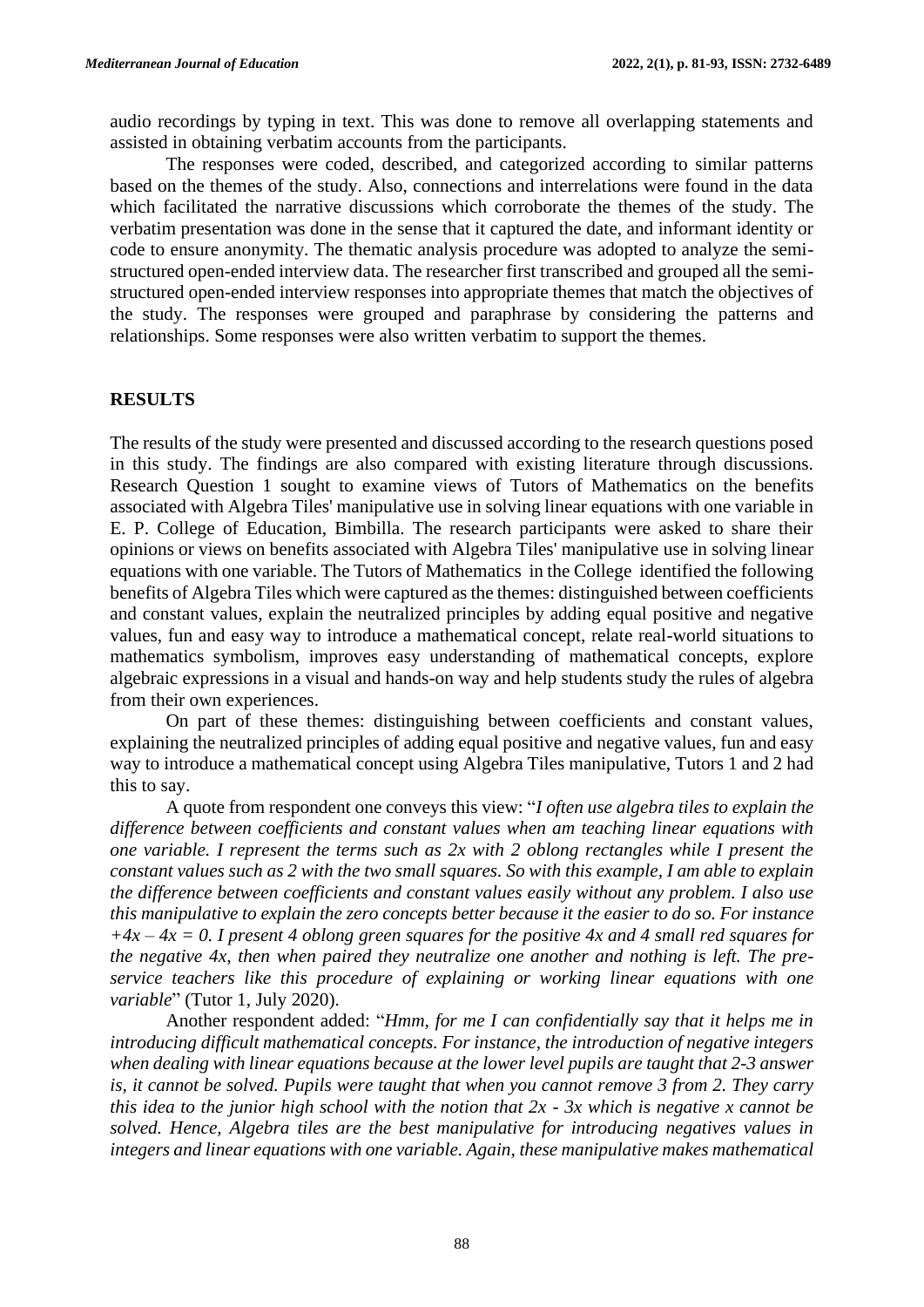*concepts easy to understand and it creates fun in the form of a game when teaching algebra*" (Tutor 2, July 2020).

With regards to relating real-world situations to mathematical symbolism, and improving easy understanding of mathematical concepts, the Mathematics Tutors 1 and 4 started their views respectively as follows: "*You see algebra tiles aid mathematical symbolism which is related to real-life situations especially with regards to borrowing. For example, Mr. Shirazu has 3 mangoes which are 3x and Madam Safura borrows 2 mangoes (2x) and ate, how many mangoes will be left with Mr. Shirazu? One mango which is x will be left. Another benefit is that, algebra tiles assist in enhancing understanding linear equations in one variable because misconceptions and errors are reduced drastically in solving questions*" (Tutor 4, July 2020).

Another respondent added: "*I like this manipulative because it helps students to understand the mathematical concepts easily especially linear equations in one variable because students easily see the difference between 4x and 4. Also, instead of using abstract terms like x, I used several items such as pencils, pens, sharpeners, etc to represent x hence making the lesson more practical and real*" (Tutor 1, July 2020).

On the issue of explore algebraic expressions in a visual and hands-on way and help students study the rules of algebra from their own experiences, the Mathematics Tutors 3 and 2 also commented as follows: "*Algebra tiles are significant in the sense that it aids students to represent algebraic expressions in a visual and practical way which makes lessons more practical and real. Another benefit of this teaching and learning material is that it helps to study the rules of algebra. For instance, adding or subtracting both sides of an equation using tiles is easy to do*" (Tutor 3, July 2020).

Another respondent narrated that: "*With Algebra tiles, students are able to look at the rules of algebra from their own point of view and experience and apply the rules logically*" (Tutor 2, July 2020).

Research Question 2 sought to examine views of Tutors of Mathematics on challenges associated with Algebra Tiles manipulative use in solving linear equations with one variable in E.P. College of Education, Bimbilla. The research participants were asked to share their opinions or views challenges associated with Algebra Tiles manipulative use in solving linear equations with one variable. The Mathematics College Tutors' identified the following as challenges associated with Algebra Tiles manipulative use in solving linear equations with one variable which were captured as the themes: Polynomials that exceeds first and second degree cannot be modeled, difficult to carry out the division of equations, cannot denote fractions, lack of requisite knowledge to use Algebra Tiles manipulative, Non- availability and inadequacy of manipulative, lack of continuous professional training, lack of adequate user guides, high cost of preparing and purchasing, Workload on teachers, large class size and time for mathematics lesson is too short.

To confirm the polynomials that exceed first and second degree cannot be modeled, large class size and difficult to carry out the division of linear equations challenges, Tutors 1 and 2 had this to say "*Algebra tiles can be used for teaching linear and quadratic equations but its challenge is that it cannot be used to teach cubic equations or polynomials beyond the second degree, is difficult and complex to model. For me using Algebra tiles to teach linear equations at a higher level will be more confusing because by then students will be able to solve linear equations. Another challenge I encountered with algebra tiles is that I cannot divide tiles when teaching linear equations because for instance*  $2x= 5$ *, will give*  $x= 2.5$  *which cannot be represented by a tile*" (Tutor 1, July 2020).

Another respondent narrated that: "*Hmmm, in a situation where the class size is large like we have in this College, tutors find it difficult to manage teaching with the algebra tiles with a huge number of students. Another challenge with the Algebra tiles model is that it is suitable*  with first-degree degree polynomial, e.g.  $2x + 1 = 7$  but if polynomial exceeds first degree, it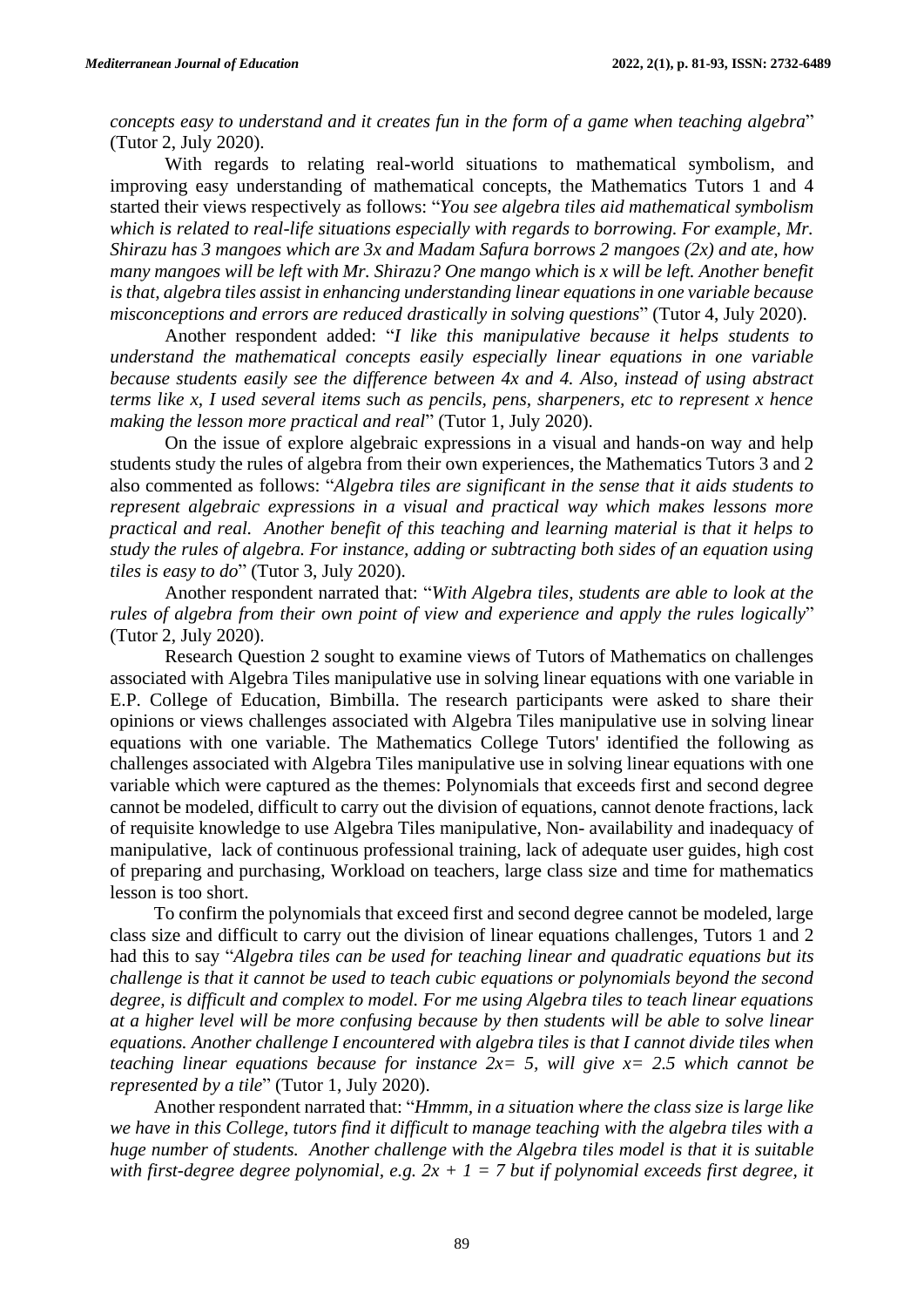will be very difficult to deal with. For example,  $2x^2 + 4x + 6 = 0$  and  $4x^3 + 4x^2 + 4x +$  $4 = 0$ " (Tutor 2, July 2020).

To corroborate the theme, Tutors 1 and 4 had this to say about the lack of knowledge to use of manipulative, non- availability and inadequacy of manipulative, lack of continuous professional training challenges. The following comments point to the themes: "*For me, teachers using algebra tiles need to be trained and continuously undergo training because there are some examples that are challenging, and to overcome this challenge, teachers need to always revise before coming to class. Another challenge is that as a teacher I cannot provide algebra tiles for every student before teaching because the time allocated to mathematics methods or content lessons is inadequate to continue the usage of the manipulative*" (Tutor 1, July 2020), "*……Let me use myself as an example when I first came to this college and was teaching linear equation with one variable in my first semester I never use algebra tiles. Even though, it was specifically mentioned in the syllabus because I did not have any knowledge about it. Hence lack of knowledge about its use is a major challenge. If not because of the new curriculum where teachers meet every week and plan lessons together I would not have learned how to use algebra tiles. In summary lack of continuous professional training is another big challenge*" (Tutor 4, July 2020).

On the part of lack of adequate user guides, and workload on teachers' challenges, Tutors 2 and 4 narrated as follows; Respondent 2 for instance, disclosed that: "*The period allocated for mathematics lessons in this college is so short that you need more time to be able to have a successful lesson, simply put the work schedule or pressure on we the mathematics teachers to complete syllabus is another major challenge. Hence, I sometimes find it difficult in using algebra tiles because it will slow down my speed in lesson delivery*" (Tutor 2, July 2020).

A similar view was conveyed by respondent 4: "*See it is funny, in my college days our tutor just mentioned algebra tiles as a teaching-learning material without teaching us how to use it. If we were taught or there was a user guide for it I would have read it and begin using it in this college a long time ago.so for my lack of user manual for algebra tiles is a serious hindrance, I only learned how to use it by watching online videos*" (Tutor 4, July 2020).

#### **DISCUSSIONS OF RESULTS**

This section presents the findings of the study which is compared with existing literature on the various themes. In relation to the research question one, the findings from the interview clearly point to the fact that the benefits of using algebra tiles help teachers to explain the concepts of coefficients and constant easily, because the algebra tiles for the coefficients and the constant values are different. Following this, there is no way a student will get confused with the presentation of the variables in their future teaching of linear equations in one variable. This finding conforms to Amidu et al. (2020) who also discovered that algebra tiles help students to understand algebra concepts easily and were ready to use it in the future during on and off campus teaching practices when teaching linear equations. Algebra tiles are seen as the best way for teachers to explain the neutralized principles by using negative and positive tiles to neutralize one another because there are various ways you can add or subtract algebra tiles to arrive at zero which agrees with (Sibbald, 2009) who opine that the algebra tiles is best use in explaining the neutralized principles where equal positive and negative values are added together. For instance, (i) using adding a negative bigger tile to a positive bigger tile will neutralize one another to give you zero and vice versa, signifying that  $-x^2 + x^2 = 0$  or  $x^2$  –  $x^2 = 0$ . (ii) Adding 2 negative oblong tiles to 2 positive oblong tiles will neutralize one another which give zero as the answer that is  $-2x + 2x = 0$  or  $2x - 2x = 0$ . (iii) Adding negative smaller tiles to a positive smaller tiles will neutralize one another which give zero as the answer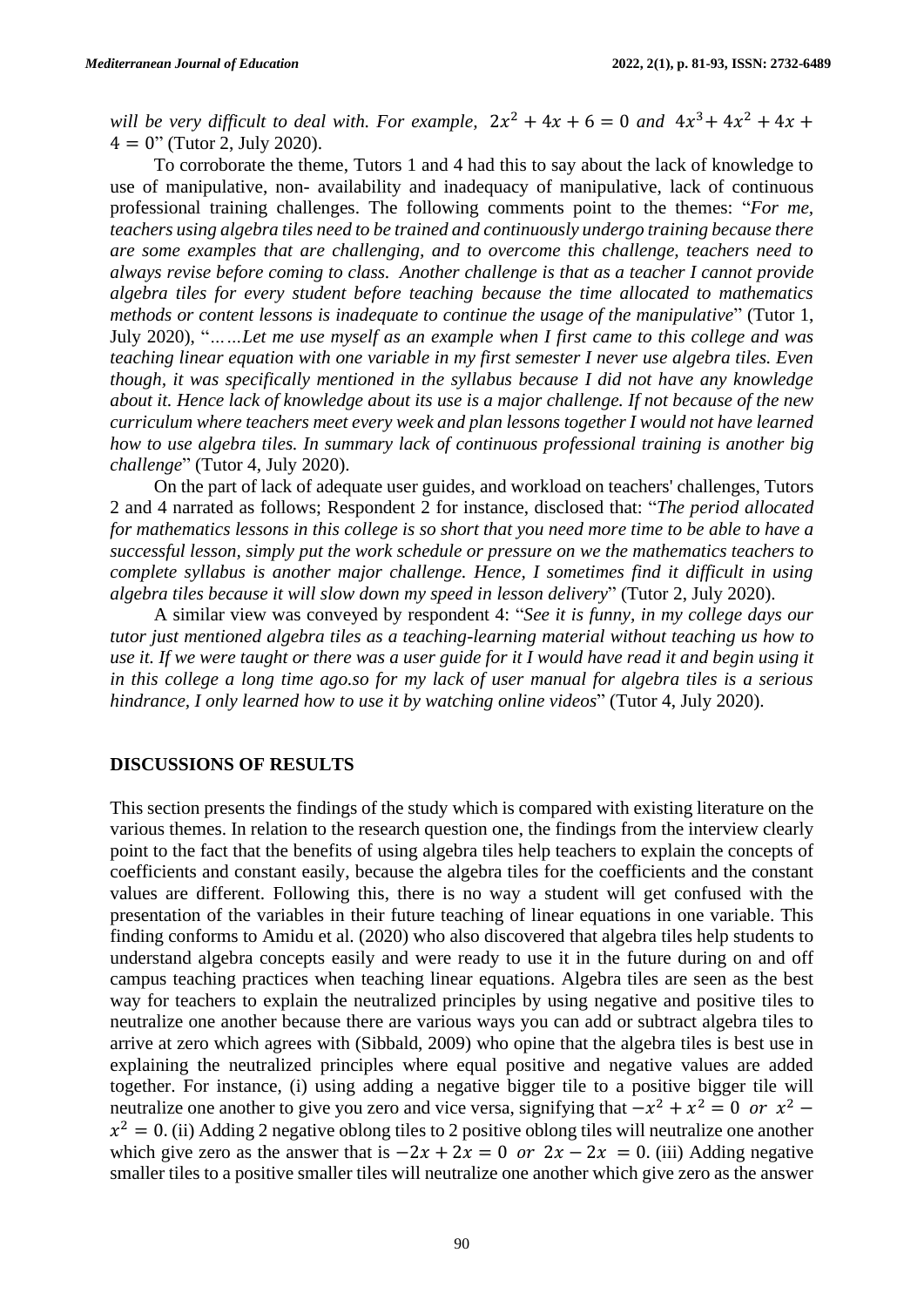that is  $4 - 4 = 0, -5 + 5 = 0$  and so on. The algebra tiles usage creates fun and made it easy to introduce difficult mathematical concepts. For instance, the tiles help teachers to introduce concepts like  $-3 + (-3) = -6$ ,  $-3 - (-3) = 0$ ,  $6 + (-2) = 4$ ,  $-(-6) - 2 = 4$ . Algebra tiles also helps in relating mathematical concepts to real-world situations which improve pre-service teachers' understanding and rules governing linear equations in one variable. For example, it helps teachers to explain and plan activities that enhance the understanding of linear equations rules in a more practical fashion by adding or removing algebra tiles from both sides which promote quick comprehension of linear equations rules. The adding or removing algebra tiles from both sides also helps students to explore algebraic expressions in a visual and hands-on perspective. This finding is in consonance with Saraswati et al. (2016) who study found that algebra tiles help students to explore algebraic expression in a visual and hands-on way. This study also tallies with that of Okpube (2016) who indicated that algebra tiles help students to study or learn rules of the algebra. This study further supports the studies of Picciotto & Wah (1993) and Sibbald (2007) who indicated that algebra tiles help students to distinguish between constant values and coefficients, and neutralized principles by adding equal positive and negative values respectively.

For research question two, the findings from the interview clearly points to the challenges of using algebra tiles. These challenges include teachers' lack of knowledge to use the algebra tiles manipulative because of the unavailability of user guides on algebra tiles in their teaching of linear equations in one variable. If there were user guides for manipulative materials like algebra tiles, teachers who never encountered it would have read it and try to teach their students using algebra tiles. These teachers could also organize workshops for their colleagues which will invariably enhance teachers' knowledge of using algebra tiles in teaching. This finding is similar to Padmore's (2017) study where he indicated that lack of knowledge and user guides are challenges in using algebra tiles manipulative in teaching linear equations in one variable.

Also, non- availability and inadequacy of algebra tiles is seen as a challenge to college mathematics tutors because some teachers have the knowledge in using algebra tiles in teaching but the algebra tiles are not in the schools or are in limited quantity for them to use in their classrooms. In another development lack of continuous professional training on algebra tiles for fresh tutors in teaching linear equations in one variable is another challenge as stated by the tutors, because some pre-service teachers even complete college without even knowing what algebra tiles are. So when they are posted in their schools without any professional training on that they continue to be ignorant about it even though it is in the syllabus they keep dodging or skipping it usage in classroom. Furthermore, it is difficult to use algebra tiles because of the workload since it uses consumes a lot of time and finally, teachers find it very difficult in using algebra tiles to carry out the division of equations. Specifically, dividing constant values by one another where the numerator is less than the denominator e.g  $4x = 2$ ,  $x = 1/2$ . The finding of this study also agrees with the findings of (Magruder, 2012) who also found that algebra tiles cannot denote fractions when dividing equations.

#### **CONCLUSION**

This study explored mathematics tutors' views on the benefits and challenges of using algebra tiles in solving linear equations with one variable in E. P. College of Education, Bimbilla. From the findings of this study, it is concluded that algebra tiles are good manipulatives in solving linear equations in one variable because their benefits help in improving understanding of difficult mathematical concepts and help in relating mathematics concepts to real-life situational context.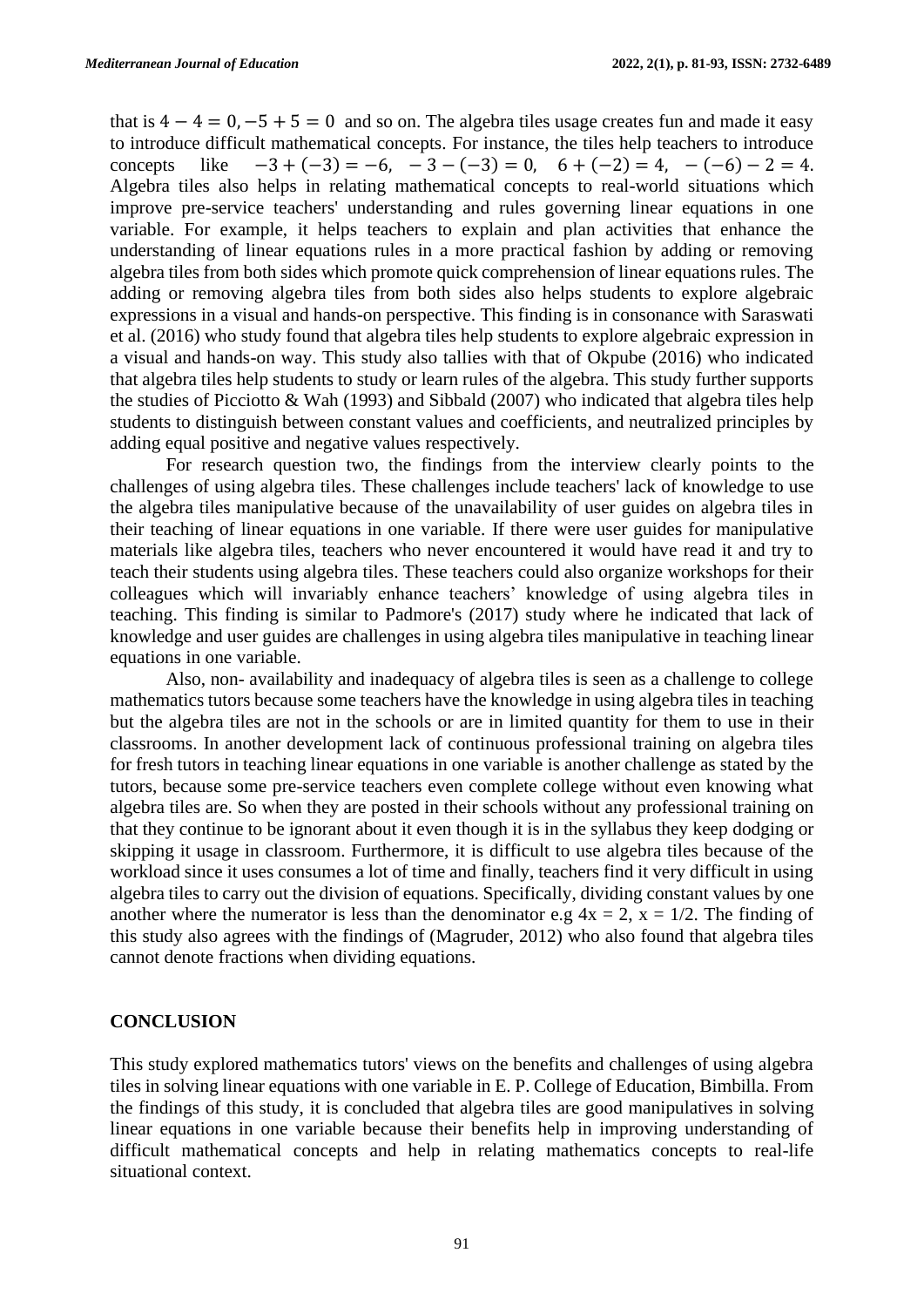## **RECOMMENDATION**

Based on the findings of this study, the following recommendations are worthy suggestions to help address the challenges of algebra tiles so as to ensure improvement in PSTs performance in linear equations with one variable at E.P. College of Education, Bimbilla.

- 1. Lack of knowledge of the use of algebra tiles could be solved through workshops or continuous professional training organized by mathematics departments of colleges of education with development and sharing user guides of manipulatives.
- 2. Non- availability and inadequacy of algebra tiles can be addressed where college tutors train PSTs to construct algebra tiles in groups every year.
- 3. To address the high cost of preparing and purchasing algebra tiles local or low-cost materials should be used to improvised.

# **LIMITATIONS OF THE STUDY**

In conducting this study, some limitations were encountered by the researcher. First, the sample size of four (4) was too small, all the mathematics tutors of the college should have been used for the study. Hence, the small number of mathematics tutors used meant that readers of this article should be cautious in generalizing this study findings for the population of the Mathematics Tutors of E. P. College of Education, Bimbilla. A larger sample may have produced different or additional themes for this study. Another limitation of the study may be the inexperience of the researcher on how to conduct interview.

# **REFERENCES**

Amidu, B., Salifu, A. S., & Nyarko, S. (2020). The effect of Algebra tiles manipulative on preservice teacher's Mathematics knowledge in teaching basic Algebra. *International Journal of Mathematics and Statistics Studies, 8*(2), 26-39.

Boakye, K. (2018). *The use of manipulatives in teaching Mathematics in upper primary schools in Antoa Community, Ghana.* Theses, Presbyterian University College, Ghana.

Brooke, E. B. (2014). *The effectiveness of manipulative materials in a high school Algebra II class.* Online Theses and Dissertations. 236. Ball State University - Eastern Kentucky University, USA. Retrieved from [https://encompass.eku.edu/etd/236.](https://encompass.eku.edu/etd/236)

Bruner, J. S. (1960). *The process of education*. USA: Harvard University Press.

Bruner, J. S. (1961). The act of discovery. *Harvard Educational Review, 31*(1), 21-32.

Çaylan, B. (2018). *The effects of using Algebra tiles on sixth grade students' Algebra achievement, algebraic thinking and views about using Algebra tiles*. Masters thesis, Middle East Technical University, Turkey. Retrieved from [https://etd.lib.metu.edu.tr/upload/1](https://etd.lib.metu.edu.tr/upload/)2622211 /index.pdf.

Chappell, M. F., & Strutchens, M. E. (2001). *Creating connections: Promoting algebraic thinking with concrete models. Mathematics teaching in the Middle School*. Reston, VA: National Council of Teachers of Mathematics.

Cooper, T. E. (2012). Using virtual manipulative materials with pre-service Mathematics teachers to create representational models. *International Journal for Technology in Mathematics Education, 19*(3), 105-115.

Erden, M., & Akman, Y. (2009). *Educational Psychology: Development-Learning-Teaching*. Ankara: Friends Publishing House.